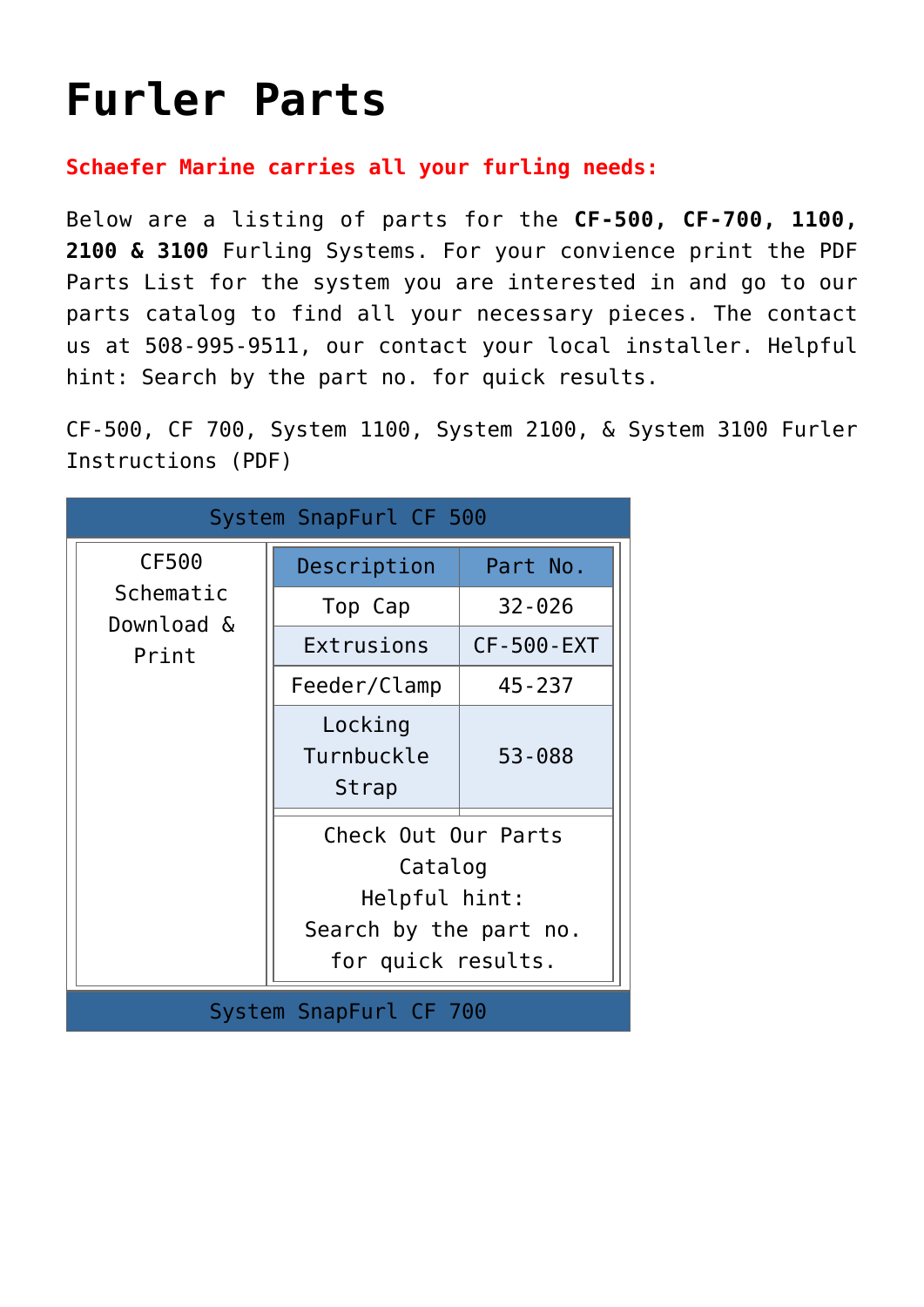| CF700<br>Partslist<br>Download &<br>Print | Description                                                                                     | Part No.          |  |  |
|-------------------------------------------|-------------------------------------------------------------------------------------------------|-------------------|--|--|
|                                           | Top Cap                                                                                         | $32 - 027$        |  |  |
|                                           | Extrusions                                                                                      | <b>CF-700-EXT</b> |  |  |
|                                           | Feeder/Clamp                                                                                    | $45 - 256$        |  |  |
|                                           | Locking<br>Turnbuckle<br>Strap                                                                  | $45 - 257$        |  |  |
|                                           | Check Out Our Parts<br>Catalog<br>Helpful hint:<br>Search by the part no.<br>for quick results. |                   |  |  |
| System 1100                               |                                                                                                 |                   |  |  |
| System 1100<br>Download &<br>Print PDF    | Description                                                                                     | Part No.          |  |  |
|                                           | Lower Bearing<br>Assembly                                                                       | $33 - 051 - A$    |  |  |
|                                           | Collar Bracket<br>Plate                                                                         | $45 - 230 - A$    |  |  |
|                                           | Torque Tube<br>Clamp                                                                            | $32 - 025 - 02$   |  |  |
|                                           | Sail Feeder<br>(front & back)                                                                   | 45 - 223 - M      |  |  |
|                                           | Check Out Our Parts<br>Catalog<br>Helpful hint:<br>Search by the part no.<br>for quick results. |                   |  |  |
|                                           |                                                                                                 |                   |  |  |